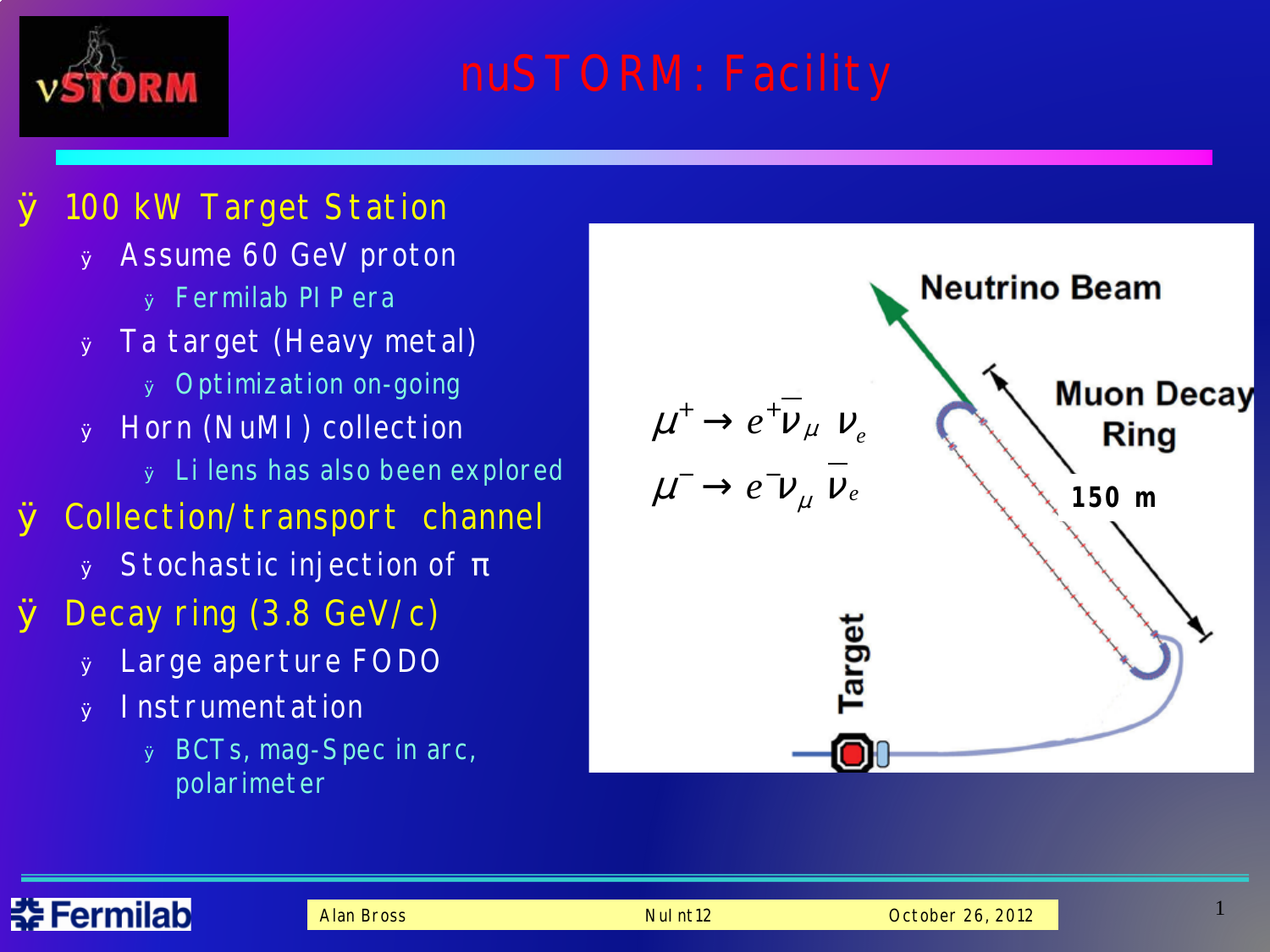



Event rates/100T at ND hall 50m from straight with m stored

| Channel              | $N_{\text{evts}}$ |
|----------------------|-------------------|
| $\bar{\nu}_{\mu}$ NC | 844,793           |
| $\nu_e$ NC           | 1,387,698         |
| $\bar{\nu}_{\mu}$ CC | 2,145,632         |
| $\nu_e$ CC           | 3,960,421         |

#### **춘 Fermilab**

<u>VSTORM</u>